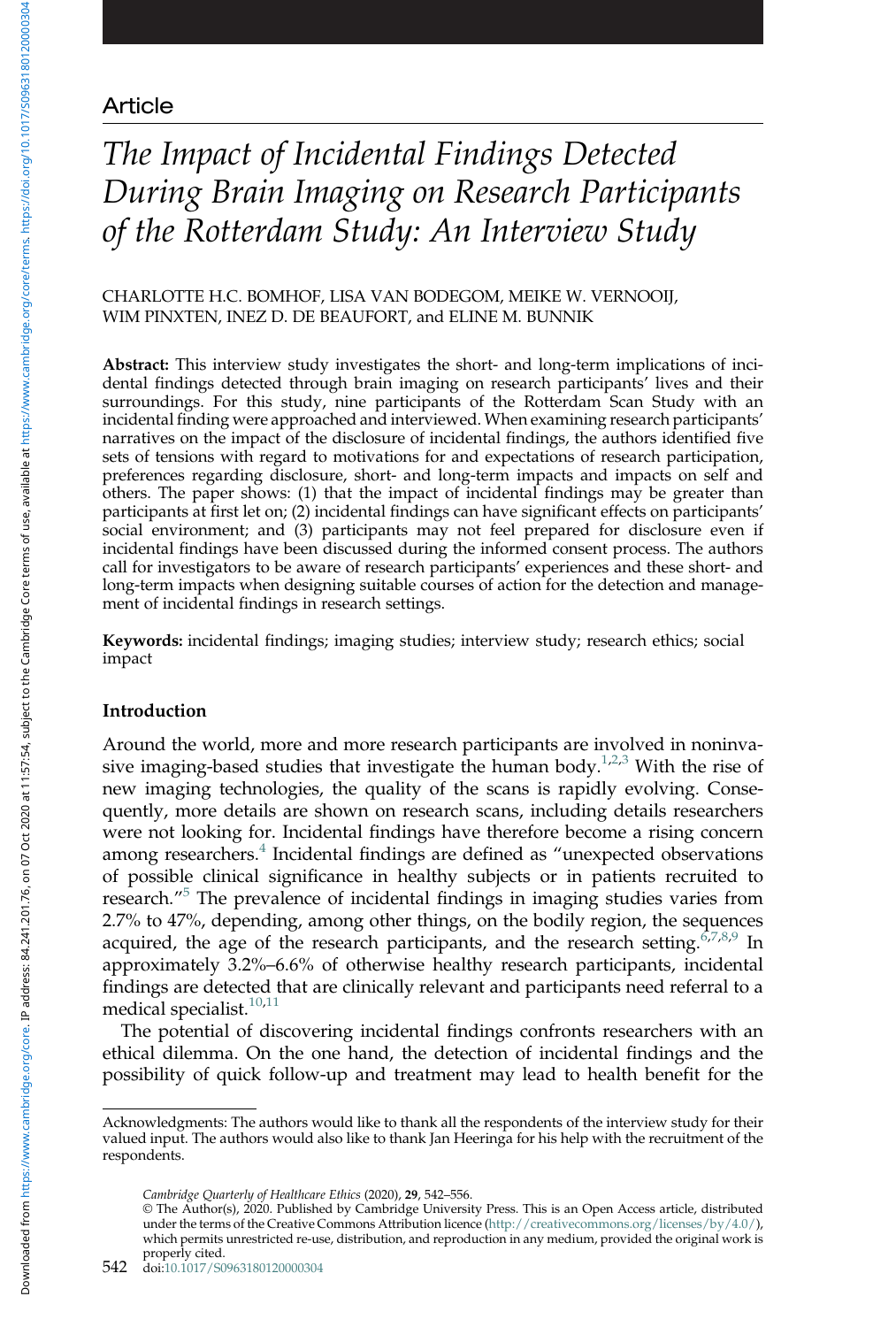research participant.<sup>[12](#page-12-0)</sup> But on the other hand, incidental findings may cause harm by giving rise to psychological burdens such as anxiety or emotional distress or even unnecessary treatment.<sup>[13,](#page-12-0)[14,15](#page-13-0)</sup> Incidental findings often lead to clinical follow-up with the associated medical risks, financial costs, and to what is referred to as "medicalization." $16,17,18$  Although the possible psychological burden is thus described in the literature, little is known about the consequences of the disclosure of incidental findings to research participants. Previous research has mainly focused on the implications of disclosure of incidental findings in the context of genomics, $19,20$  $19,20$  $19,20$  whereas within the field of imaging studies, empirical data on the impact of incidental findings remain sparse. So far, the ethical implications of incidental findings in imaging studies have mainly been addressed from the researcher's perspective.<sup>[21,22,23](#page-13-0)</sup> A few research groups have looked into research participants' preferences, mapping the preferences and expectations of research participants regarding the disclosure of incidental findings.<sup>[24](#page-13-0),[25,26,27](#page-13-0)</sup> This research showed that >90% of the participants would want to be informed about an incidental finding, regardless of its clinical relevance.<sup>[28](#page-13-0)</sup> Also, most research participants expected that if they had abnormalities, these would be discovered through research imaging, despite being informed otherwise during the informed consent process.<sup>[29](#page-13-0)</sup> Many participants saw participation in a study as a free "health check."<sup>[30](#page-13-0)</sup> This is referred to as the diagnostic misconception: the mistaken belief that the research (also) aims at uncovering clinically relevant abnormalities.<sup>[31](#page-13-0)</sup> Receiving a (free) health check was an important motivation for participants to take part in a study.<sup>[32](#page-13-0)</sup> Although in principle, early detection of abnormalities can lead to more timely and effective treatment and thus to health benefit, approximately 76% of the referred incidental findings in brain imaging are followed by a wait-and-see policy or discharge from follow-up.<sup>[33](#page-13-0)</sup> Schmidt et al. were the first to quantitatively assess the impact of the disclosure of incidental findings on research participants undergoing whole-body magnetic resonance imaging (MRI), and found that 9.9% of the participants to whom an incidental finding was disclosed, experienced "strong" distress and 28.6% experienced "moderate to severe" distress.<sup>[34](#page-13-0)</sup> So far, it remains unclear whether incidental findings cause more benefit than harm. Consequently, it is still a matter of debate whether and under what conditions researchers should disclose incidental findings to research participants.

In the past few years the ethical implications of incidental findings have been identified and several groups have put forward recommendations on the handling of incidental findings in research settings. Most guidance points to an obligation for researchers to disclose clinically relevant incidental findings to the participants.[35,36](#page-13-0),[37](#page-13-0) Furthermore, consensus exists that for all research projects involving imaging of human subjects, a protocol should be developed for the detection, management, and communication of incidental findings; also, this protocol should be communicated and agreed upon with the participants during the informed consent process.<sup>[38,39](#page-13-0)</sup> Existing guidance does not stipulate, however, what a responsible protocol for the handling of incidental findings looks like. It is not clear, for instance, whether researchers should seek to avoid incidental findings (and see it as a risk or a harm of participating in research) or whether they should "hunt" for incidental findings (and see it as a potential benefit of participating in research). $40$ Furthermore, there is still little guidance on practical issues, such as the best way and moment to communicate incidental findings. To answer these questions, it is relevant to know the experiences of research participants, and the impact of the disclosure of incidental findings on their lives.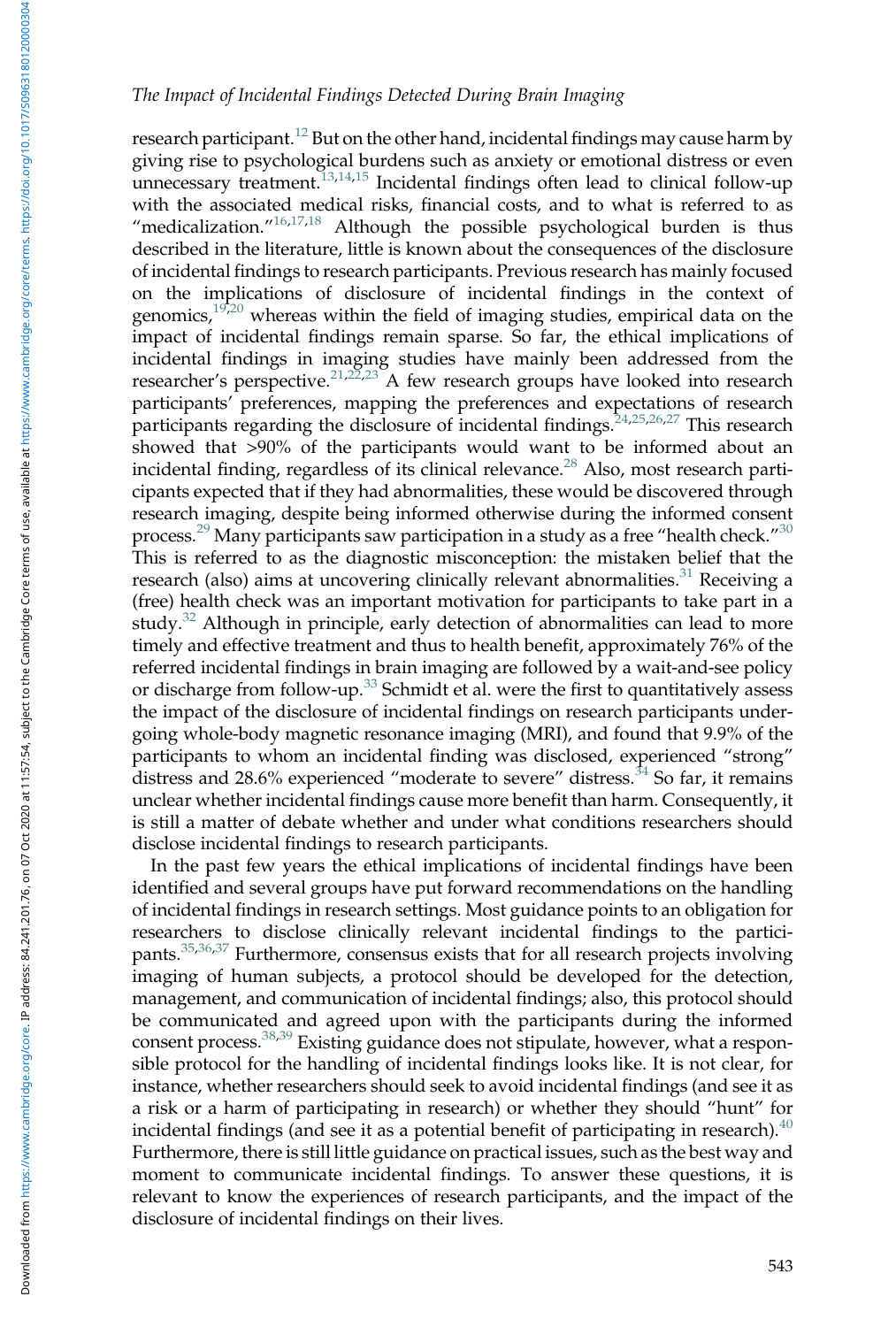Many large population-based imaging studies are being conducted across the world, such as the Framingham Heart Study in the United States and the Biobank study in the United Kingdom.<sup>[41,42](#page-13-0)</sup> As the use of imaging technologies in research is becoming more widespread, it is likely that in the future many other (healthy) research participants will undergo research imaging. These participants will need to be informed beforehand about the risks and benefits of study participation. However, the risks and benefits of being informed about incidental findings are unclear, as the impact of disclosure on research participants' lives has not yet fully been assessed. The aim of this study is to provide an in-depth qualitative analysis of the finer impacts of incidental findings on research participants' lives by interviewing individuals who have dealt with incidental findings in the past about their experiences. This interview study was performed within the Rotterdam Study, a prospective longitudinal cohort study in the city of Rotterdam which has been designed to study causes and consequences of age-related diseases at middle and old age.<sup> $43$ </sup> The Rotterdam Study has incorporated brain MRI in their study protocol since 2005 and has almost 15 years of experience with the management of incidental findings detected during research imaging of the brain.

## Research Setting

Since the start of the Rotterdam Study in 1990 almost 15,000 participants aged 45 years and over have been enrolled.<sup>[44](#page-14-0)</sup> The Rotterdam Study takes place in a single suburban neighborhood of Rotterdam, and all residents who reach the age of 40 are invited to participate in the study. Every 3–4 years, the participants undergo extensive interviews, physical examinations and tests, including cognitive testing, an ECG, and laboratory tests. At the end of the study visit, the participants receive some clinically relevant individual research results (e.g., blood pressure, lab results, and hearing results) from the study doctor. Since 2005, all participants also undergo an MRI scan of the brain as part of the Rotterdam Scan Study.<sup>[45](#page-14-0)</sup> With a dedicated on-site scanner, the Rotterdam Scan Study was one of the first longitudinal population-based cohort studies to image a large number of healthy research participants. Acknowledging the importance of an appropriate protocol for the management of incidental findings and a certain responsibility toward the research participants, the Rotterdam Study researchers implemented an expert-defined protocol in which all research scans are reviewed by raters: physician researchers who are trained to distinguish abnormal from normal brain scans. During the informed consent process, participants are informed about the possibility of incidental findings and asked whether or not they want incidental findings to be reported, and whether they want their general practitioner to be informed. When an abnormality is flagged, the scan is reviewed by a neuroradiologist to confirm the finding. Incidental findings that are deemed clinically relevant are then disclosed and communicated with the participant. A list of clinically relevant incidental findings was established by an expert panel before the start of the study and is evaluated every 2 years. The researchers monitor the follow-up and clinical outcomes of disclosure, $46$  but they do not routinely assess the psychological and ethical implications of disclosure on their research participants. The current study is meant to fill this gap and to feed into the evaluation of the incidental findings protocol.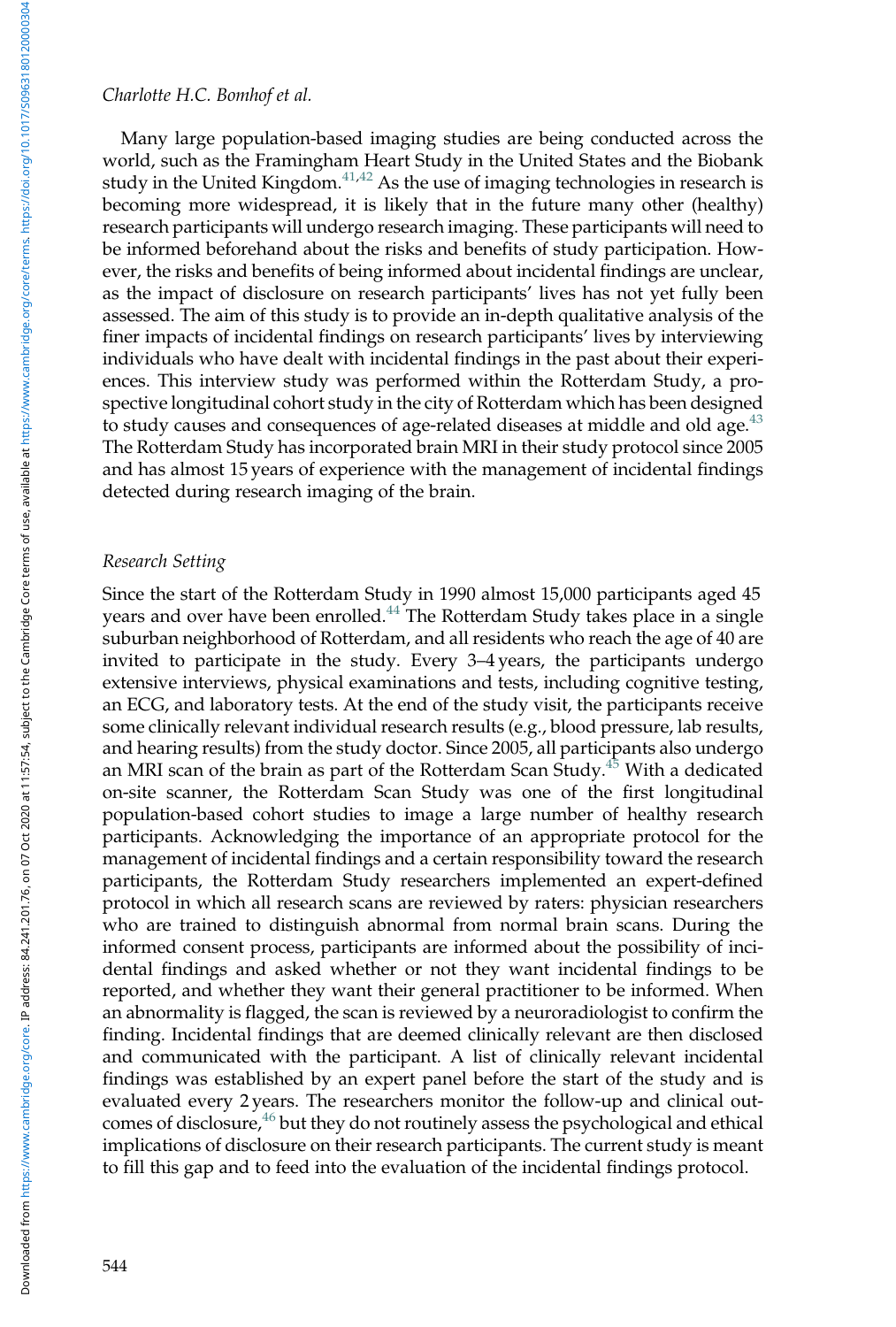### Study Design and Study Participants

In the first approximately 10 years of the Rotterdam Scan Study, a total of 549 inci-dental findings on brain imaging were detected.<sup>[47](#page-14-0)</sup> The prevalence of incidental findings was 9.5%, whereas the prevalence of incidental findings that were considered in need of clinical referral was 3.2%. All clinically relevant incidental findings were disclosed to the research participants. For this study, nine participants to whom a finding had been disclosed, were interviewed. The aim of the study was to explore and understand the experiences of research participants with incidental findings. In order to capture the more subtle impacts on research participants' lives and relationships, a qualitative research approach was chosen. The researchers of the Rotterdam Study provided us with a list of participants with a broad range of types of incidental findings and follow-up procedures. An overview of the study participants is shown in Table 1. The participants received a letter containing detailed information about the interview study and were telephoned after 1 week to ask if they had interest in participating in the study, to answer questions, and make an appointment. Data saturation was reached after nine interviews. All participants who were approached chose to participate in the study.

#### **Interviews**

Based on the literature, important themes were identified and an interview guide was developed. Themes included perception of health, informed consent, preferences concerning the communication of the incidental finding, impact of the disclosure of the incidental finding and moral attitudes. The interviews were open; participants were encouraged to speak freely and elaborate on their experiences with the incidental finding. During the interviews mainly open questions were asked. The interviews were carried out by one researcher (L.B.) in the summer of 2014 and lasted approximately one and half hour. The interviews took place in the research center or at the participants' home, depending on the participants'

| Respondent     | Gender | Age range <sup>a</sup><br>(vears) | Incidental finding                            | Clinical management |
|----------------|--------|-----------------------------------|-----------------------------------------------|---------------------|
| 1              | Male   | $60 - 70$                         | Cerebral aneurysm                             | Watchful waiting    |
| $\overline{2}$ | Male   | $50 - 60$                         | Pituitary tumor                               | Surgery             |
| 3              | Male   | $60 - 70$                         | Olfactory meningioma                          | Radiotherapy        |
| 4              | Male   | $50 - 60$                         | Pituitary cyst                                | Watchful waiting    |
| 5              | Female | $50 - 60$                         | Optic nerve glioma                            | Watchful waiting    |
| 6              | Female | $60 - 70$                         | Cerebral aneurysm                             | Surgery             |
| 7              | Female | $60 - 70$                         | Pituitary cyst                                | Watchful waiting    |
| 8              | Female | $50 - 60$                         | Small meningioma near<br>the trigeminal nerve | Radiotherapy        |
| 9              | Female | 70–80                             | Convexity meningioma                          | Surgery             |

Table 1. Study Participants.

<sup>a</sup> Age provided in ranges for privacy reasons.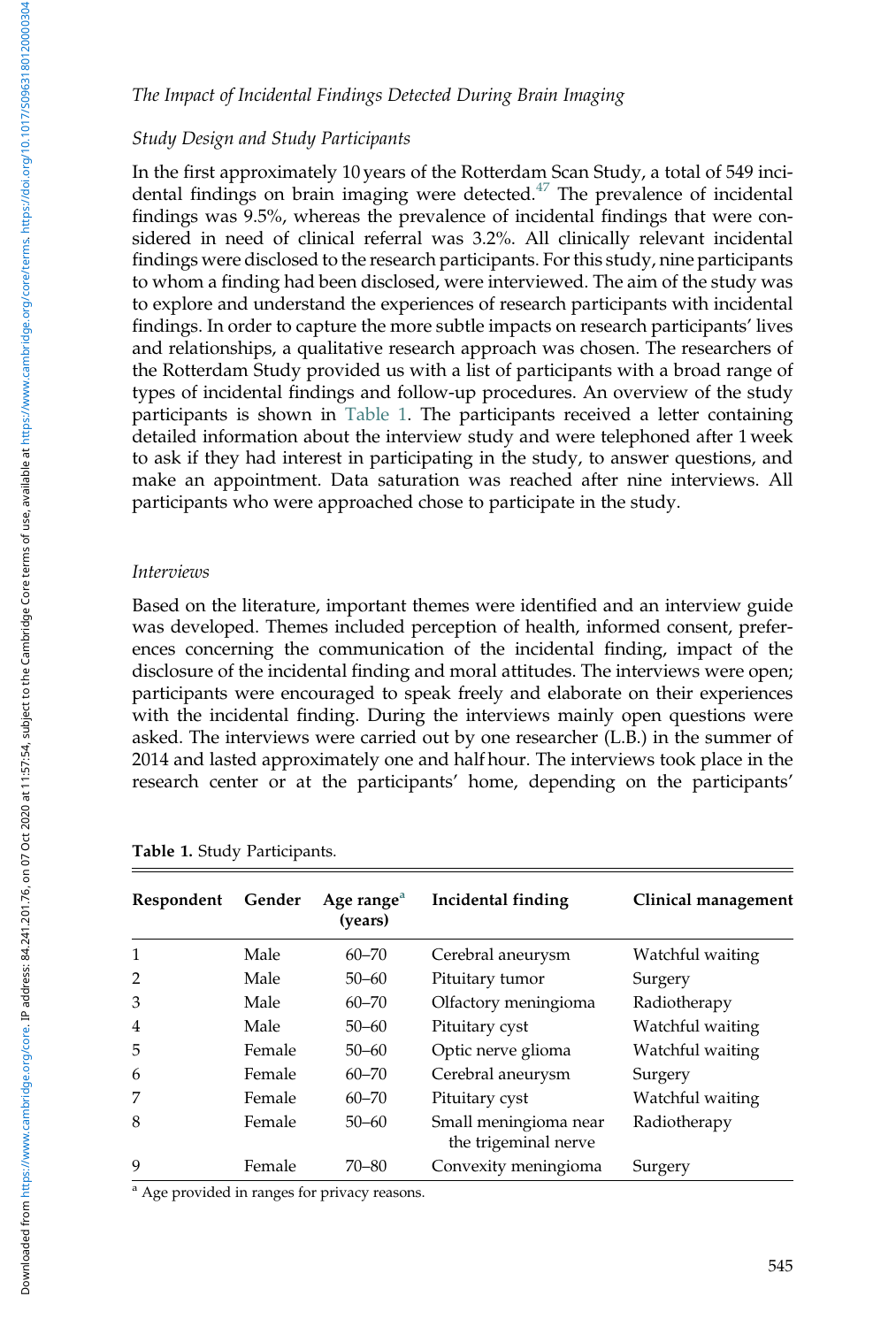preferences. All interviews were audio-recorded and transcribed verbatim. During transcription, emotional responses and silences were noted.

## Analysis

Interviews were analyzed independently by two researchers (C.B. and E.B.) using directed content analysis.<sup>[48](#page-14-0)</sup> Codes were assigned and refined through multiple readings. If deemed necessary new codes were added. Discrepancies in coding were solved through discussion. For the coding of the data NVivo 12 qualitative data software was used.

# Results

Based on our analysis of the interviews five key themes were identified. We present our results according to these key themes.

# Motivations for Research Participation and Informed Consent

For the majority of the respondents, the most important reason to participate in the Rotterdam Study was to evaluate their health. It was notable that some respondents even referred to participation in terms of "taking responsibility for their health" and felt that it would be unwise not to participate.

I'm curious about my health status. And preferably I would want to hear that everything is okay, but even if it weren't good, then I would also want to know. [participant with an olfactory meningioma, radiotherapy]

Most respondents mentioned more than one reason to participate in the study. Other reasons mentioned were: to contribute to research, to be able to help others, and to be involved in the research project because others, neighbors, or family members, were also involved.

Well, it's two-sided. You participate in the study so researchers get a better picture of the health of the elderly, I would say. And if I look at myself, I think it's nice to know if I'm healthy or not. [participant with a pituitary cyst, watchful waiting]

Although all respondents were primarily motivated by an interest in their own health to participate in the study, most respondents had never anticipated the possibility of an incidental finding. Respondents wanted to know about their health and also wanted to know if anything was amiss, although at the same time, they felt ill-prepared for an actual finding. Although they had not anticipated the possibility of an incidental finding, respondents shared the opinion that it would be difficult, if not impossible, for researchers to better prepare research participants in advance for the possibility of incidental findings. All respondents had previously signed an informed consent form which explicitly mentioned the possibility of being confronted with incidental findings. However, not all respondents remembered this. Even if the possibility of an incidental finding would be discussed more extensively during the informed consent process, respondents did not believe that they could have been better prepared for this outcome.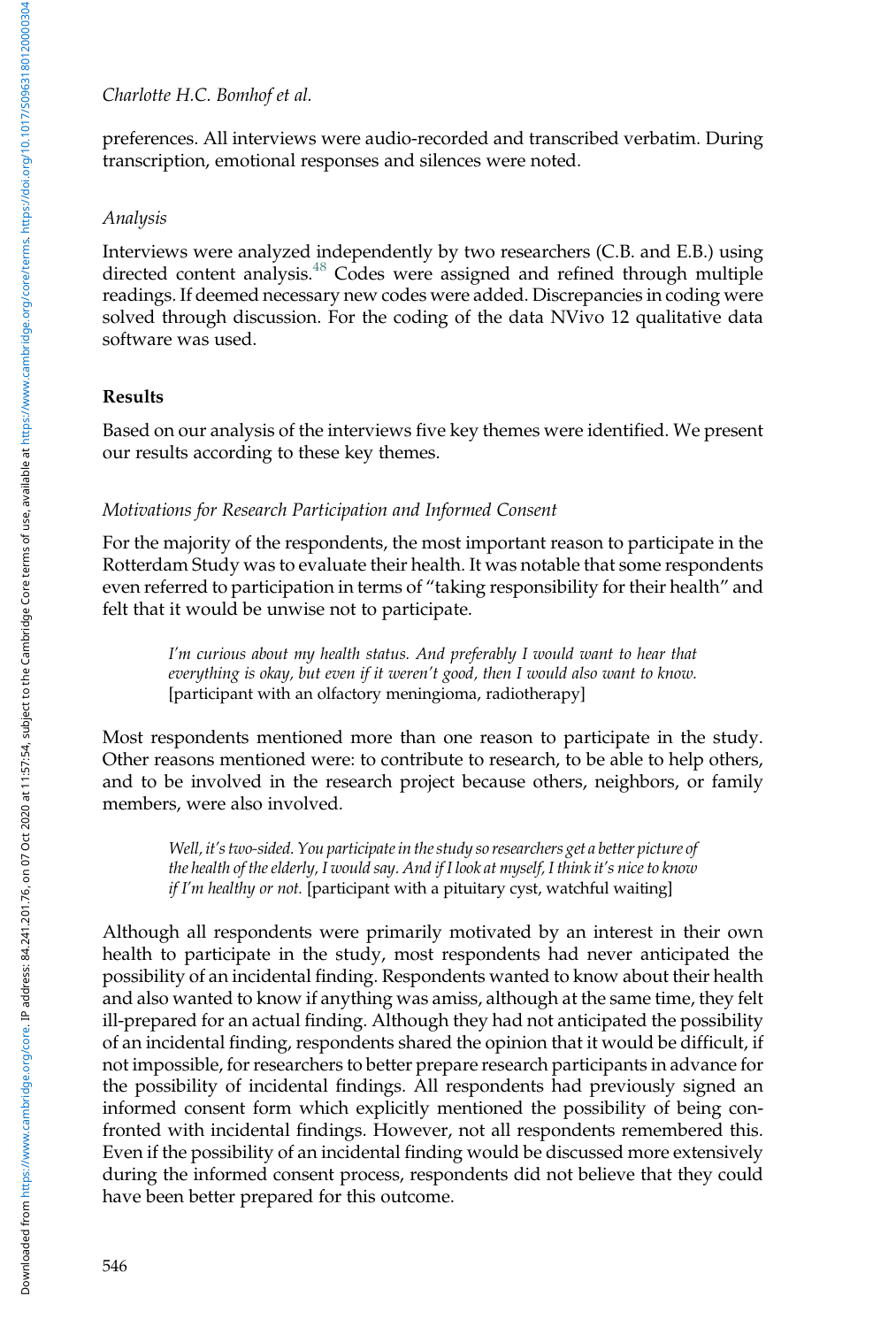And as long as you don't feel anything and you're functioning fine, everyone thinks that nothing will be found. [participant with a small meningioma near the trigeminal nerve, radiotherapy]

## Expectations of Research Participation

Most respondents perceived the Rotterdam Study to be a health check. Some respondents believed that if they did not receive any information back from the researchers, this meant that they were healthy. However, most respondents were aware that the absence of any disclosure of detected abnormalities did not necessarily guarantee a "clean bill of health."

> Yes, yes, I understand it's not a total body check. Yes, I'm very aware of that.… No, I don't let my entire health depend on the Rotterdam Study. [participant with a small meningioma near the trigeminal nerve, radiotherapy]

All respondents expected that researchers (or doctors) would check the MRI scans for abnormalities in the brain and that abnormalities would be detected and disclosed. Respondents also felt that researchers were morally obligated to search for incidental findings in exchange for their participation in the study. By contrast, some respondents felt that researchers should only look at data necessary for their research questions, and should not feel obligated to look at data beyond the scope of their research question. There was a tension between respondents' perceptions of research as science on the one hand, and their expectations of researchers' responsibilities for the health of participants and their perception of research as an individual health check on the other hand.

> In my opinion if you [as a researcher] do something like this [an MRI], then you're obligated to look at it very closely. Otherwise, why would you do it? [participant with an optic nerve glioma, watchful waiting]

# Preferences with Regard to Disclosure

Almost all respondents wanted all incidental findings to be reported, regardless of their clinical relevance or the possibility of treatment.

If nothing can be done about it I would still want to know. Because then I would… well, maybe enjoy things more during the last period… That's what I would think. I'm aware it's also a burden [for partner and daughter]. But I would still want to know, because then you can take measures. [participant with a cerebral aneurysm, surgery]

Respondents offered multiple reasons why they wanted incidental findings to be disclosed. The most important reason was the possibility of health benefit and treatment. Another important reason was respect for the autonomy of the participant. Respondents felt strongly that they should be informed about anything that may be going on in their own body, regardless of the possible clinical relevance.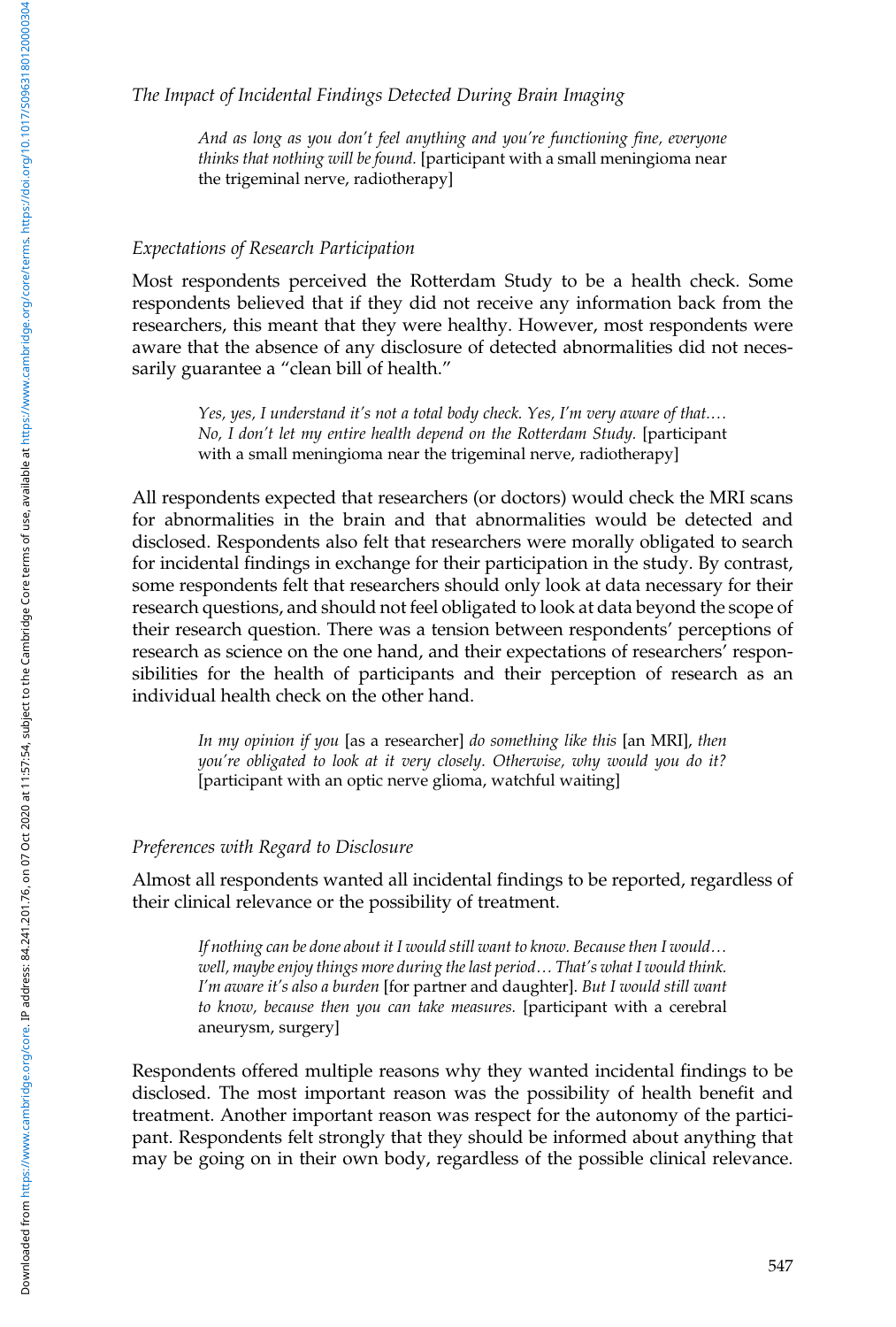They felt that they had an ownership over the data concerning their own body. Respondents felt that they should decide whether or not knowing about the incidental finding is relevant or useful. They also referred to a moral principle of reciprocity; in return for their participation, they have a right to know if something is going on.

Yes, openness on behalf of my health. Not openness because of the openness. But I offer my time and body for all sorts of testing, then if something comes forward which is relevant for me, then I have the right or I deserve to hear it. [participant with a meningioma, surgery]

I don't know. I think it's ethically incorrect, if something is wrong with someone, because that's what we're talking about, to withhold information from that person. I think that everyone has the right to know what's going on. [participant with a pituitary tumor, surgery]

Most respondents were glad that the incidental finding had been reported. For some participants the disclosure of the incidental finding came as a relief.

For me it was, it sounds crazy, a relief that it had been found. Because when I said this headache, it isn't migraine but something else…. It was a confirmation that I had been right all along. So that has been very positive. I've felt it right, I felt it right all along. [participant with a cerebral aneurysm, surgery]

Suppose that after all it is something abnormal? Now I'm being checked every time. Yes, the doctor also asked me, isn't it a burden to come to the hospital every time? I told him I'd rather have 10 more MRIs, than that I wouldn't be allowed to come for the next 5 years. [participant with an optic nerve glioma, watchful waiting]

Despite their preferences for the feedback of information on incidental findings, respondents did consider reasons not to report findings. One frequently mentioned reason was the psychological burden that comes with the disclosure of an incidental finding. Most respondents considered themselves to be down-to-earth and said that they felt competent at dealing psychologically with the disclosure of the finding, but they could imagine that other people might experience more emotional distress. Also, clinical relevance was taken into consideration; one participant believed that if an incidental finding did not have any clinical relevance, it should not be disclosed. Respondents also underlined how stressful the first period was after the incidental finding was disclosed.

If I don't look at myself, but at other people, I think it can be very tough to live in uncertainty and fear all this time… Look, you don't wish this for anyone; the nerves, the stress you experience before the examinations… Like I said, I wouldn't like to repeat those first 7 months. [participant with an optic nerve glioma, watchful waiting]

Furthermore, age was mentioned as a factor which should be taken into account when reporting incidental findings. Two participants mentioned that now that they were older, they were better able to put things in perspective and that they wanted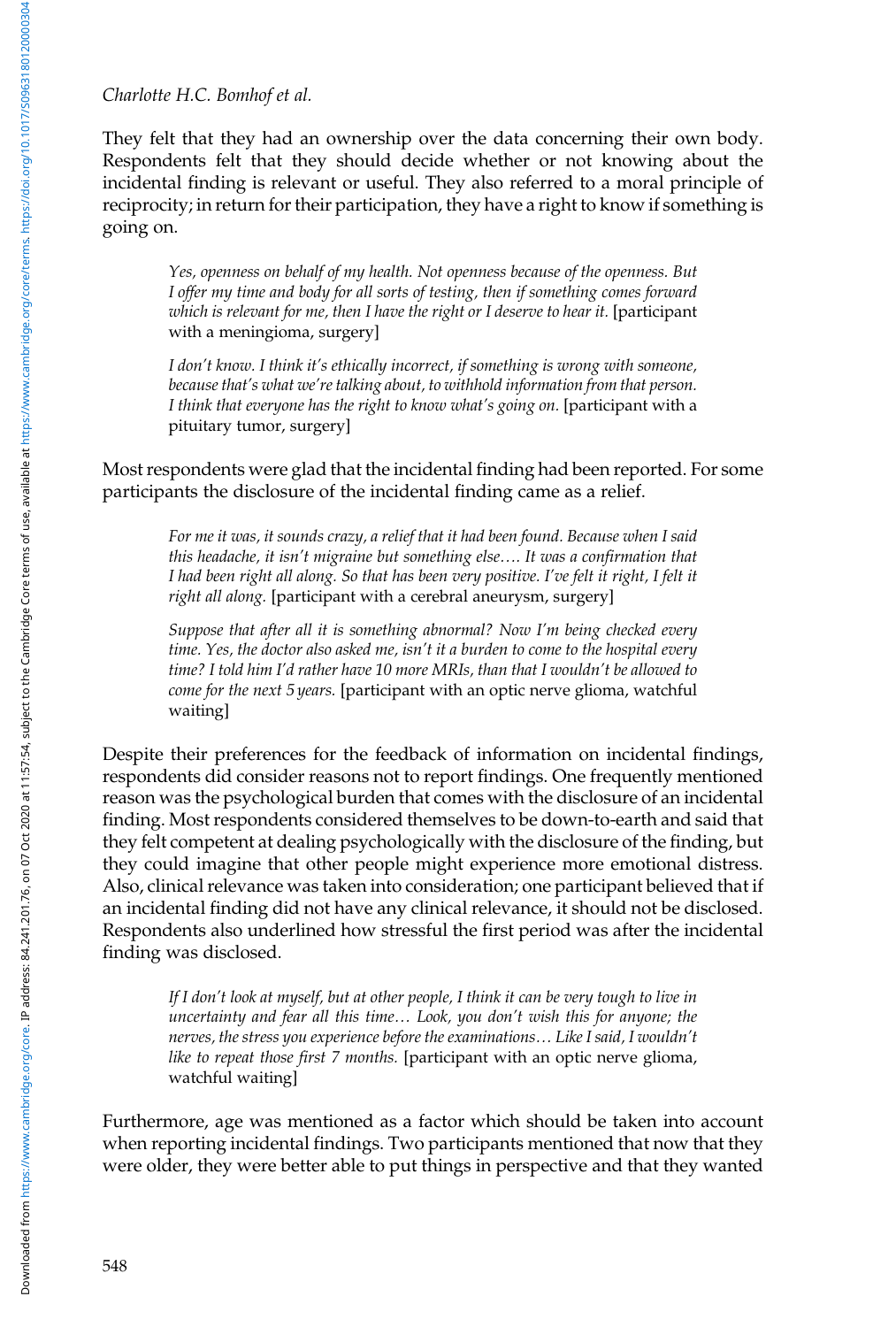incidental findings to be disclosed, but that this might not have been the case when they were younger.

> When you're younger, and if then you already have to carry such pressure… like 'it might turn out the wrong way for me…' I wouldn't know what my opinions would have been then [about the disclosure of an incidental finding]. [participant with an olfactory meningioma, radiotherapy]

Respondents thought that as part of the informed consent process, participants should be offered a choice whether or not they want incidental findings to be disclosed. Respondents felt that whether they want incidental findings to be disclosed is a personal matter that is different for every individual and that therefore that choice should always be made by the research participants themselves.

# Short-Term and Long-Term Impact

Immediately after the disclosure of the incidental finding, nearly all respondents experienced shock and disbelief. They all still remember the moment they were informed very vividly. The disclosure of the incidental finding had a substantial impact on the lives of the respondents in the first period after the disclosure and some respondents experienced emotional distress in the first few months.

> I was just taken off guard. I was just completely taken off guard, that's how I experienced it. [participant with an optic nerve glioma, watchful waiting]

> And also after the first phone call. Then you're at a total loss what to do. And then you discuss it over here[in the research center]and you accept it. But afterwards I've been worrying the entire night. I've dropped out for two days with migraine headaches. [participant with a small meningioma near the trigeminal nerve, radiotherapy]

However, two respondents said that they did not experience any shock when they heard the news.

> No not at all. No, why be scared if you don't even know yet what's going on. So no. That's still possible afterwards [after more examination]. [participant with a pituitary tumor, surgery]

In the long term, the respondents said that the disclosure of the incidental finding had little impact on their lives. All respondents said they were able to deal with the disclosure of the incidental finding adequately, and none of the respondents said they experienced emotional distress in the long term. However, some respondents did still experience some momentary stress during follow-up examinations.

> The doctor had reassured me and then I've stopped thinking about it. Sometimes it comes up, then I think hey there's something going on over there [in the brain]. I could worry about it every day, but that wouldn't help either. [participant with a pituitary cyst, discharged from follow-up]

> If you know it for a few months and nothing happens, then it [the fear] fades. [participant with a cerebral aneurysm, watchful waiting]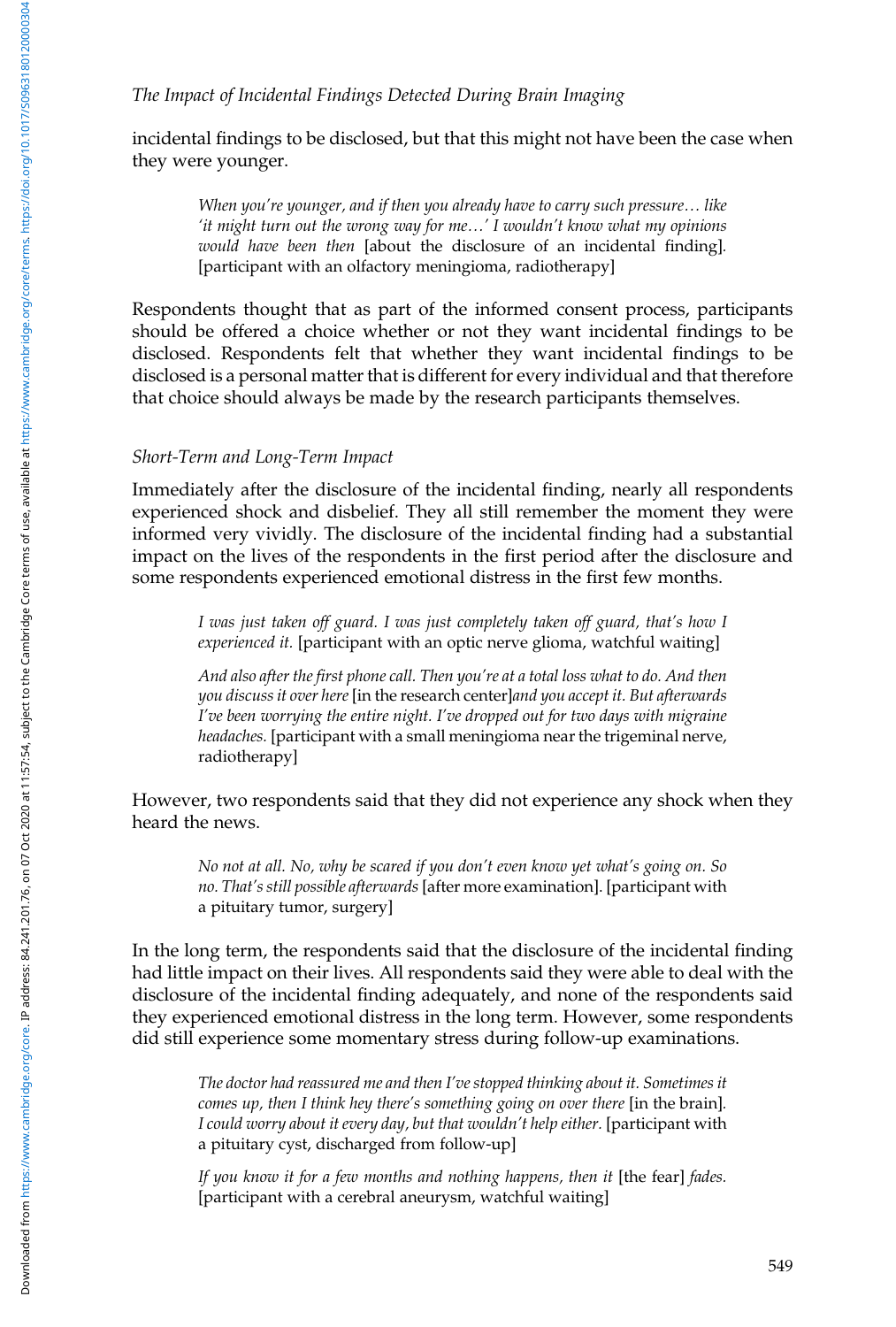For all respondents, the disclosure of the incidental finding did not have any effect on the perception of their health, even as they are still undergoing routine check-ups. Respondents with an incidental finding which could be treated were thankful that the incidental finding had been found. In some cases, due to early intervention, a great deal of suffering could be avoided. For that, research participants were very grateful.

Respondents were pleased with the procedure concerning the incidental finding and especially appreciated the brief waiting time (a few days at most) between the disclosure of the incidental finding and the hospital appointment for further diagnostic evaluation. Most respondents were content with the disclosure of the incidental finding by a principal investigator involved in the Rotterdam Study, some respondents would have preferred it if the incidental finding was disclosed by their general practitioner. All respondents agreed to letting their general practitioner be informed (by letter) about the incidental finding.

# Impact on Respondents and Their Social Surroundings

As mentioned above, almost all respondents considered themselves to be down-toearth and, when asked, they said that they did not experience emotional distress in the long term. However, they did offer narratives about the impact of the incidental finding on their lives that suggested otherwise. Some respondents wondered whether they might have been better off not knowing. For instance, one respondent mentioned that every time he had a headache, he wondered whether it had something to do with the finding.

> Well… Every time I have a headache, I think…. it won't have something to do with it [the incidental finding], will it? That's a disadvantage. God, will it be that? [the incidental finding]. Yes of course that's the case, that's part of your world now. [participant with an olfactory meningioma, radiotherapy]

Also, multiple respondents had follow-up examinations for a few years, which did have an impact on their lives.

You do realize, but that's an emotion of course, that well, during multiple years you will have to get a scan. You're part of a circuit now, of which you never were part before. In fact, you have to give up your independence, you are at the mercy of the healthcare system in the hospital, and that's a strange sensation. Yes, that's not pleasant. [participant with an olfactory meningioma, radiotherapy]

The respondents perceived the impact of disclosure of the incidental findings on themselves as small. However, they did talk about the more serious impact on their direct social environment. Multiple respondents mentioned a serious impact on the people surrounding them.

And yes, at some time you're able to get some peace. And then you tell it to everyone at the office and you tell your family… And strangely enough you become much calmer... While the people surrounding you are scared to death. They were much more scared then I was. [participant with a small meningioma near the trigeminal nerve, radiotherapy]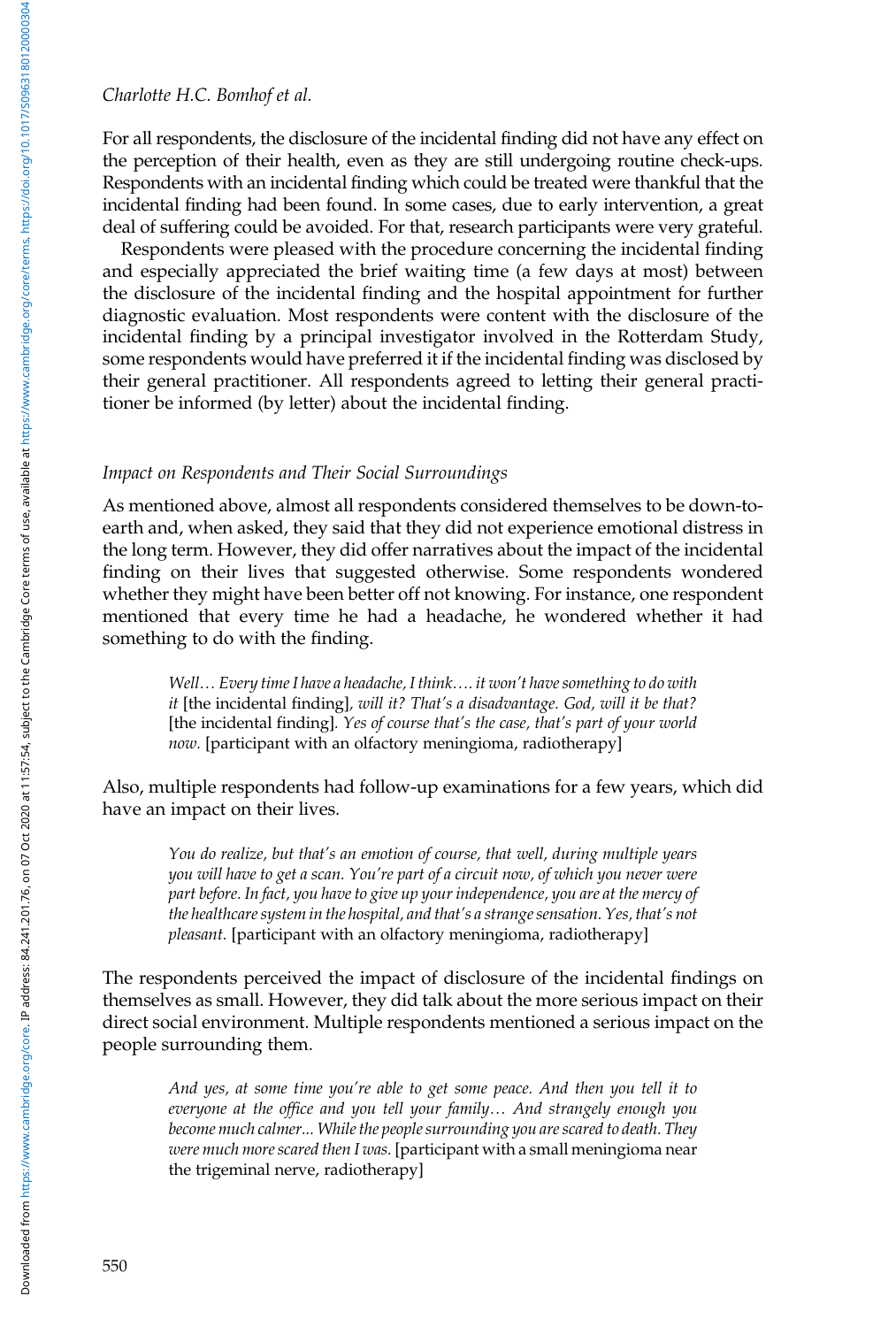One respondent mentioned that at her daughter's wedding, she found out how much her daughter had been affected by the news and had been worrying about her.

> But also for the people surrounding you. Your children for instance. I know they have been worrying a lot. You're their mother, and one [of my children] was going to get married, and the other one wanted to get married. And they thought 'What if [mother] isn't here anymore to see it?' They told me afterwards, at their wedding, through the wedding official – my daughter wanted to say something but she couldn't do it herself. She had been worrying so much. I found that very upsetting, because she couldn't even… [tell me]. And that she had the feeling like, I have to hurry because maybe mom wouldn't be able to see me in my wedding dress. [participant with an optic nerve glioma, watchful waiting]

Another respondent with a cerebral aneurysm mentioned that although she was rather calm herself, her partner had been frightened. In his family someone had died because of a ruptured aneurysm, and therefore he wanted to inform her daughter immediately.

> He [her partner] said: 'Will you please sit down?' Well.. he knew what it [an aneurysm] was. In his family, a family member had had a ruptured aneurysm. So he was scared to death. And so he arrived and he said 'Does [her daughter] know?' I have one daughter. I said no. He says: 'Put your shoes on and come!' And I thought, I don't understand what he's up to. I said 'Oh she's coming on Thursday, I'll tell her then'. He said 'No, we're going to [see her] now! Well and when we arrived, he told her what was going on and that it was rather dangerous. [participant with a cerebral aneurysm, surgery]

## Discussion

Until now, qualitative studies have mainly focused on the preferences and expectations of research participants regarding the procedural aspects of the disclosure of incidental findings in imaging studies. $49,50,51$  $49,50,51$  $49,50,51$  These previous findings are largely in accordance with the results of this study; participants preferred a short waiting time between the disclosure of the incidental finding and clinical follow-up, they preferred the communication of the finding to be done by a researcher who was involved in the study, and they all agreed to letting their general practitioner be informed. In accordance with those studies, our study also showed that research participants have expectations regarding imaging studies that researchers might not always be aware of. For instance, research participants expect researchers to always check for abnormalities. Moreover, research participants have a strong preference for being informed about incidental findings. Researchers and ethics committees need to be aware of participants' preferences and expectations regarding the procedural aspects of the disclosure of incidental findings, so that they can accommodate or address these in their procedures. In this study however, we have focused not on these more procedural aspects but on understanding the impact and meaning of the disclosure of an incidental finding on the lives of research participants.

In our in-depth interviews with research participants, we noticed tensions in their narratives of what had happened to them and how they evaluated their experiences.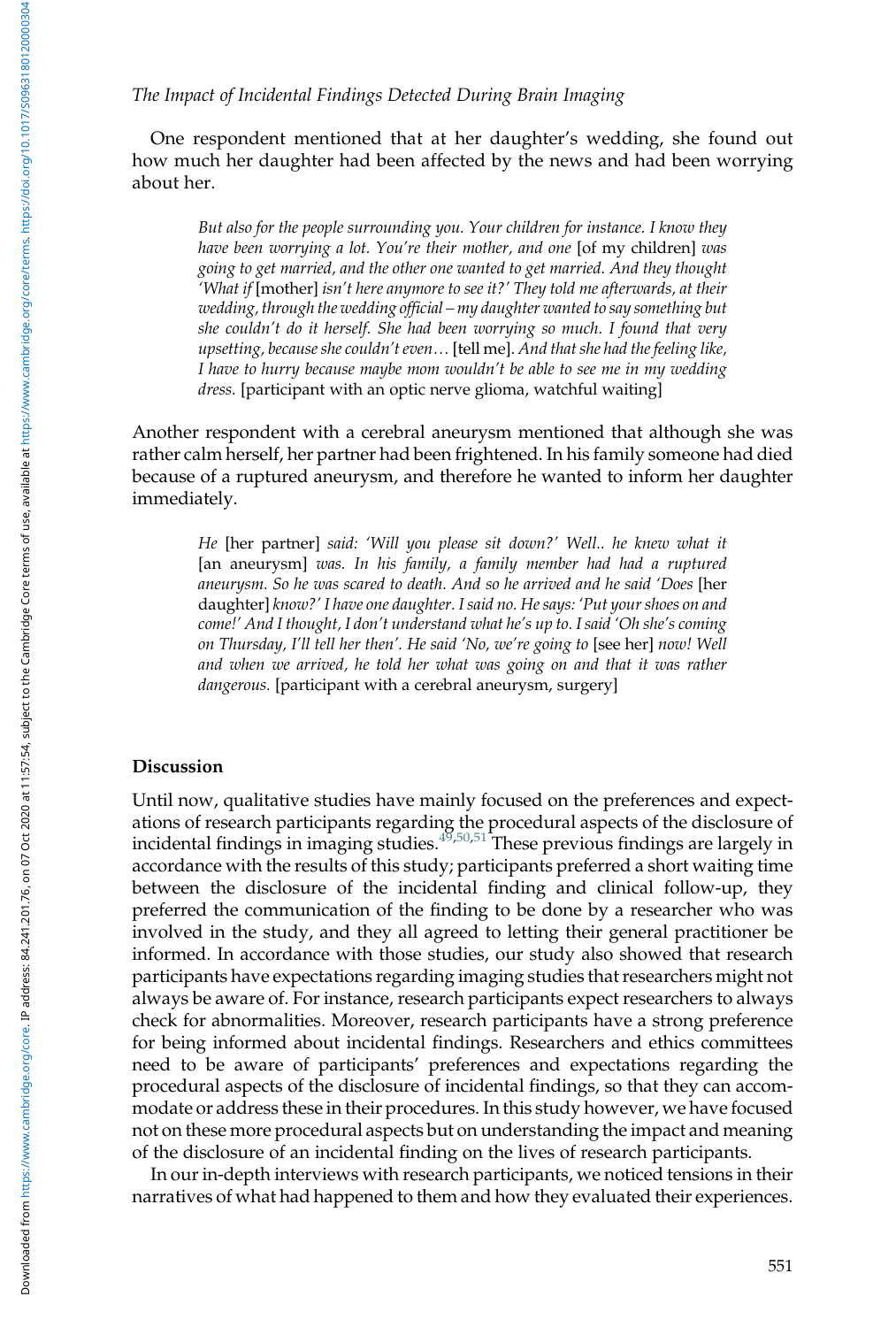There were tensions between their experiences at the time of hearing about the incidental finding and their valuations of knowing about the finding in the present. Learning about the finding was a shock at first, they would typically say, but now they have adjusted and are coping well. Also, on the one hand, they say that they are happy to know about the finding, on the other hand, some suggest that they might have been better off not knowing.

One of the most striking findings in our study was the discrepancy between participants' explicit and implicit valuations of the impact of the incidental finding on themselves and on their lives. When asked by the interviewer, participants initially reported that the incidental finding had a relatively small impact on them psychologically. Further on in the interview, however, participants' narratives revealed an evidently larger impact both on the participants themselves and on their loved ones and social environment. One dramatic example is a respondent's story of the role the incidental finding had played on her daughter's wedding day. The participant had been informed about a small meningioma that may very well remain asymptomatic for years—or for good—but that caused her and those surrounding her to worry deeply nonetheless. Partners, children and other loved ones of research participants may be affected, too, duly or unduly, by the implications of the incidental finding. Until now, this impact on the social environment has not fully been described in the literature. Therefore, this makes us question whether the actual impact of incidental findings on participants' lives might be greater than has been suggested based on previous studies. These "hidden harms," these softer impacts on the lives of research participants and their loved ones, merit further attention from psychologists and medical ethicists in the future.

Nearly all of our participants mentioned the shock they first experienced when the incidental finding was reported to them and the emotional distress it gave rise to in the first few weeks and months. Ultimately, however, all participants were satisfied with the disclosure of the incidental finding. Even those who may not have gained medical benefit were happy that they knew about the finding. This is in accordance with previous research regarding the impact of incidental find-ings.<sup>[52](#page-14-0)</sup> This could be explained by a similar mechanism that is known from ethical discussions on population screening and what we would like to call the concept of the positive feedback loop. The mechanism underlying this concept has been referred to before in the context of incidental findings.<sup>[53](#page-14-0)</sup> When participating in screening, individuals will tend to be positive about the outcome: if no abnormalities are found, individuals will be happy that they have been checked, as they now feel reassured, and if abnormalities are found, participants will be happy that the abnormality was detected early as it can now be treated or monitored and (possibly) benefit their health. Therefore, one could argue that, after overcoming the initial shock, participants will always be content with the disclosure of an incidental finding. This concept of the "positive feedback loop" might explain why at first glance, the drawbacks of incidental findings tend to remain underexposed.

Most participants wanted all incidental findings to be reported, regardless of their clinical relevance. Participants simply wanted to know anything that the researchers may have detected, even if the finding may be difficult to interpret or not actionable clinically. This is largely in accordance with previous studies,  $54,55,56$  but this is not in accordance with current ethical guidance, which states that only potentially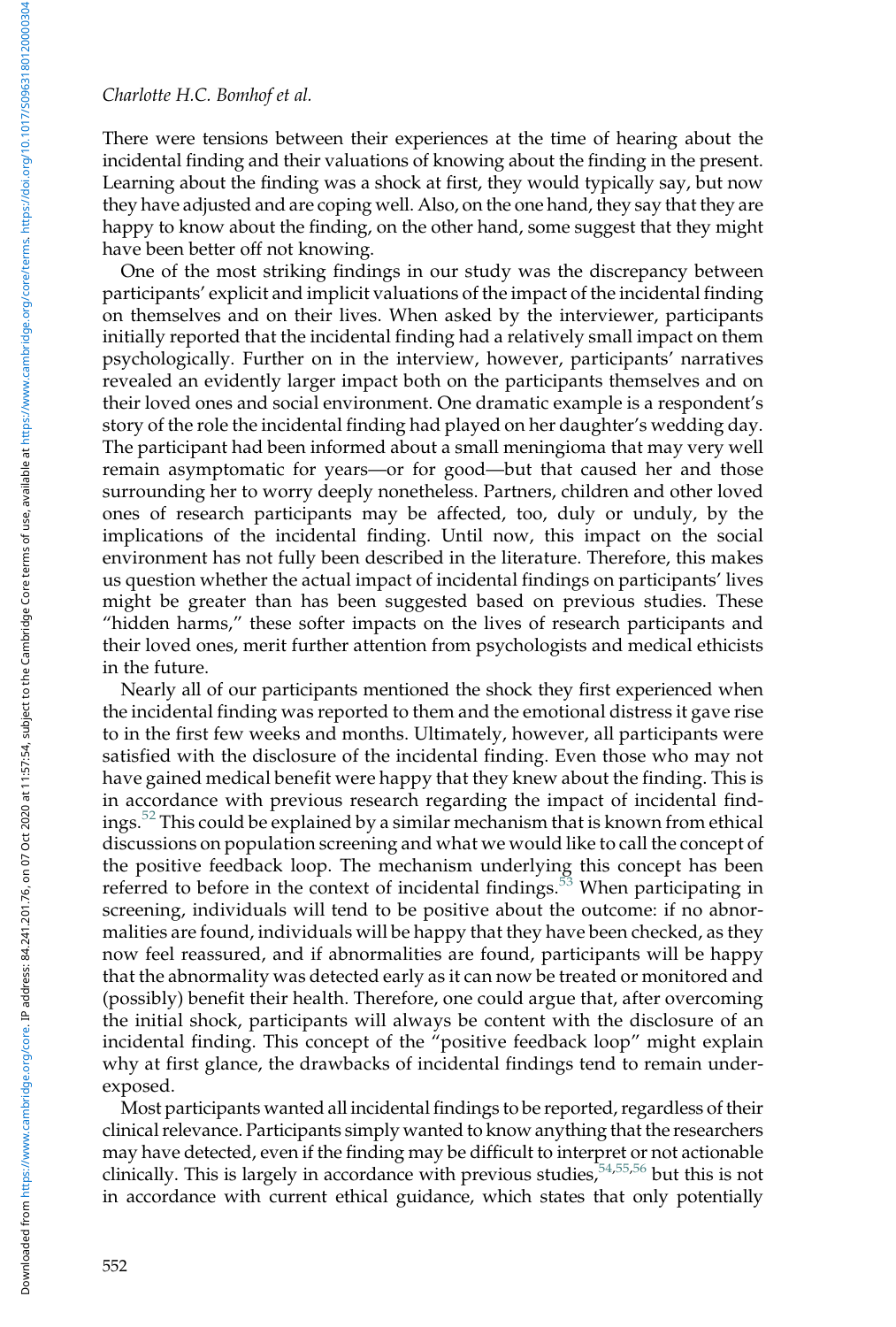clinically relevant findings should be reported.<sup>[57](#page-14-0)</sup> Respondents cited the principle of autonomy, feeling that they should receive all information concerning their own bodies. They themselves should decide whether or not a finding is relevant, clinically or personally. They also referred to the moral principle of reciprocity: in return for their contribution to the research project, they expect researchers to look for incidental findings and to act on them. Previous research has shown that not only participants, but researchers too, recognize the principle of reciprocity.<sup>[58](#page-14-0)</sup> Some participants also cited personal utility: even if a finding may not lead to medical benefit, it could be useful from a personal perspective, for instance, in making important life changes. This argument, however, may not apply to findings of limited clinical validity; when it is not clear what the finding means for the participant's (future) health, there may not be any personal utility to be gained and participants might even experience harm.<sup>[59](#page-14-0)</sup> Therefore, a principle of reciprocity may pertain to findings detected in the course of research that constitute information of potential (clinical) relevance to research participants, but it may not pertain to findings that are uninterpretable (and do not constitute information at all). However, this could change in the future. Societal trends such as large-scale data collection together with a growing belief that people should own their own health data, might give rise to changes in how we evaluate current ethical guidance.

Another important finding in our study was that although their health status was an important motivation for participation in the Rotterdam Study and respondents wanted to be informed, they were not prepared for an actual finding. Even though the possibility of an incidental finding had been explicitly discussed during the informed consent process, participants felt ill-prepared, and sometimes did not even remember that it was discussed. It is well known that participants often forget or misinterpret what has been said during informed consent processes.<sup>[60](#page-14-0)</sup> Our respondents, however, believed that even if informed consent discussions would be more extensive, they would still not have been prepared for incidental findings. Furthermore, our study also showed that a majority of the participants regarded the research as a health check, despite being told otherwise during the informed consent process, marking the occurrence of diagnostic misconceptions.<sup>[61](#page-14-0)</sup> This too, emphasizes the importance of future research into expectations management regarding the disclosure of individual research results and adequate communication of the possibility of incidental findings during the informed consent process.

The current study has several limitations. First, in this study, only participants who in the first place wanted incidental findings to be disclosed were interviewed. This might have caused a selection bias which could have led to a more optimistic picture of research participants' experiences. Second, the Rotterdam Study is a large cohort with a clear, careful and rigorous protocol concerning incidental findings. In smaller cohorts with less experience with incidental findings, the experience of participants might be different. Finally, another limitation of this study is the small sample size  $(n=9)$ . However, the aim of this study was to understand the impact the disclosure of an incidental finding may have on the lives of individual research participants, and for this reason, we used extensive, in-depth qualitative interviews with a few individual research participants, rather than more cursory surveys of larger groups of participants. The interviews allowed us to extract examples, memories, after-thoughts, and tensions in their narratives. By using a narrative approach our study provided fine-grained insight into respondent's views that might not have been obtained by asking respondents to fill out questionnaires.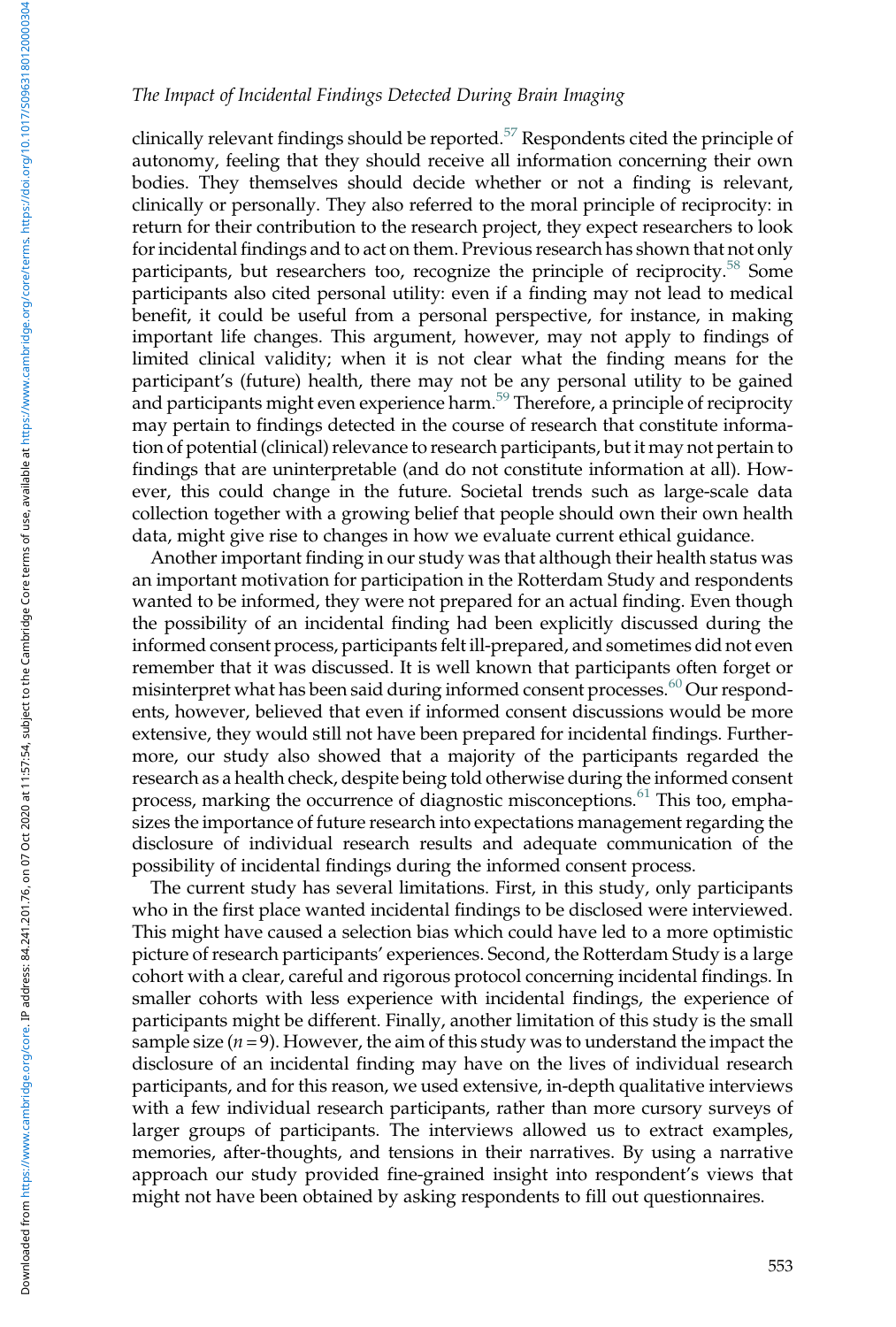## <span id="page-12-0"></span>Conclusion

By closely examining research participants' narratives on the impact of the disclosure of incidental findings and the tensions that came forward during our interviews, some important lessons can be learned. First, the impact of incidental findings on the lives of participants may sometimes be greater than participants let on at first. Second, incidental findings can also have a significant impact on the social environment of the research participants. Until now, this impact on the people surrounding the research participant has never fully been described in the literature. Third, participants do not feel prepared for the disclosure of an incidental finding, even if it has been discussed during the informed consent process and even if they have consented to being informed of clinically relevant abnormalities. It is important for researchers, research managers, policymakers, and members of research ethics review committees to be aware of these existing tensions in research participants' expectations and experiences, for this may help them to design suitable courses of action for the detection, management, and communication of incidental findings in research.

## Funding

This study is a result of the research project "Previously healthy? An ethical approach of incidental findings through imaging studies," which was funded by ZonMW, dossier number 731010004 (2013–2015). Additional funding for this project was awarded to Eline Bunnik by the WiRe Fellowship Program at the University of Münster, Germany (2019).

### **Notes**

- 1. Morris Z, Whiteley WN, Longstreth WT, Jr., Weber F, Lee YC, Tsushima Y, et al. Incidental findings on brain magnetic resonance imaging: Systematic review and meta-analysis. British Medical Journal 2009;339:b3016.
- 2. Illes J, Kirschen MP, Edwards E, Stanford LR, Bandettini P, Cho MK, et al. Ethics: Incidental findings in brain imaging research. Science 2006;311(5762):783–4.
- 3. Ikram MA, van der Lugt A, Niessen WJ, Koudstaal PJ, Krestin GP, Hofman A, et al. The Rotterdam Scan Study: Design update 2016 and main findings. European Journal of Epidemiology 2015;30 (12):1299–315.
- 4. Bunnik EM, van Bodegom L, Pinxten W, de Beaufort ID, Vernooij MW. Ethical framework for the detection, management and communication of incidental findings in imaging studies, building on an interview study of researchers' practices and perspectives. BMC Medical Ethics 2017;18(1):10.
- 5. Illes J, Kirschen MP, Edwards E, Bandettini P, Cho MK, Ford PJ, et al. Practical approaches to incidental findings in brain imaging research. Neurology 2008;70(5):384–90.
- 6. See note 1, Morris et al. 2009.
- 7. Illes J, Rosen AC, Huang L, Goldstein RA, Raffin TA, Swan G, et al. Ethical consideration of incidental findings on adult brain MRI in research. Neurology 2004;62(6):888–90.
- 8. Bos D, Poels MM, Adams HH, Akoudad S, Cremers LG, Zonneveld HI, et al. Prevalence, clinical management, and natural course of incidental findings on brain MR images: The population-based Rotterdam Scan Study. Radiology 2016;281(2):507–15.
- 9. Vernooij MW, Ikram MA, Tanghe HL, Vincent AJ, Hofman A, Krestin GP, et al. Incidental findings on brain MRI in the general population. New England Journal of Medicine 2007;357(18):1821-8.
- 10. See note 7, Illes et al. 2004.
- 11. See note 8, Bos et al. 2016.
- 12. See note 8, Bos et al. 2016.
- 13. See note 2, Illes et al. 2006.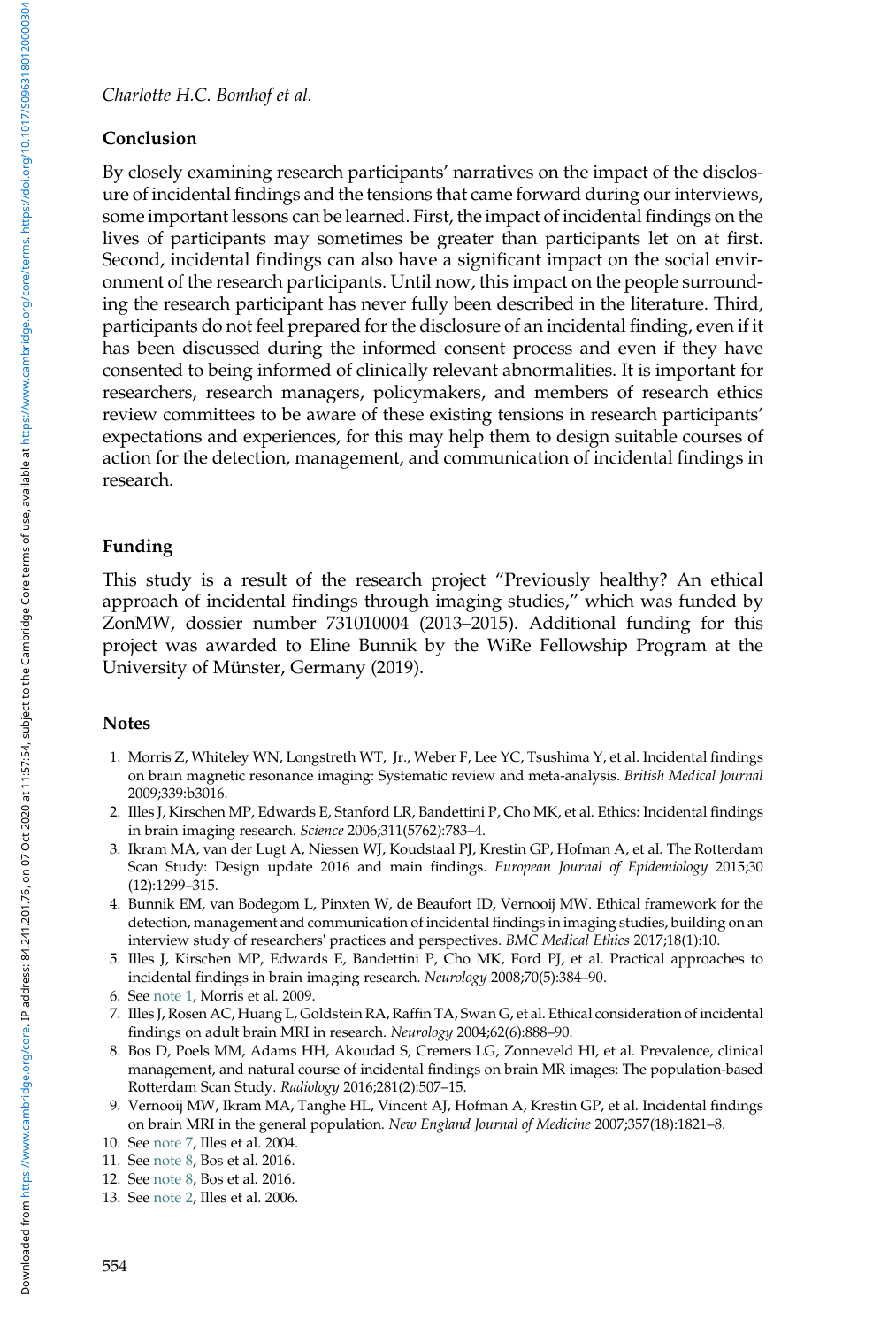- <span id="page-13-0"></span>14. Booth TC, Jackson A, Wardlaw JM, Taylor SA, Waldman AD. Incidental findings found in "healthy" volunteers during imaging performed for research: Current legal and ethical implications. British Journal of Radiology 2010;83(990):456–65.
- 15. Schmidt CO, Hegenscheid K, Erdmann P, Kohlmann T, Langanke M, Volzke H, et al. Psychosocial consequences and severity of disclosed incidental findings from whole-body MRI in a general population study. European Journal of Radiology 2013;23(5):1343–51.
- 16. See note 15, Schmidt et al. 2013.
- 17 Wardlaw JM, Davies H, Booth TC, Laurie G, Compston A, Freeman C, et al. Acting on incidental findings in research imaging. British Medical Journal 2015;351:h5190.
- 18. Orme NM, Fletcher JG, Siddiki HA, Harmsen WS, O'Byrne MM, Port JD, et al. Incidental findings in imaging research: Evaluating incidence, benefit, and burden. Archives of Internal Medicine 2010;170 (17):1525–32.
- 19. Jelsig AM, Qvist N, Brusgaard K, Ousager LB. Research participants in NGS studies want to know about incidental findings. European Journal of Human Genetics 2015;23(10):1423–6.
- 20. Brothers KB, East KM, Kelley WV, Wright MF, Westbrook MJ, Rich CA, et al. Eliciting preferences on secondary findings: The preferences instrument for genomic secondary results. Genetics in Medicine 2017;19(3):337–44.
- 21. Wolf SM, Lawrenz FP, Nelson CA, Kahn JP, Cho MK, Clayton EW, et al. Managing incidental findings in human subjects research: Analysis and recommendations. Journal of Law, Medicine and Ethics 2008;36(2):219–48.
- 22. See [note 4,](#page-12-0) Bunnik et al. 2017.
- 23. Vaz M, Vaz M, Srinivasan K. The views of ethics committee members and medical researchers on the return of individual research results and incidental findings, ownership issues and benefit sharing in biobanking research in a South Indian city. Developing World Bioethics 2018;18(4):321–30.
- 24. See note 15, Scmidt et al. 2013.
- 25. Kirschen MP, Jaworska A, Illes J. Subjects' expectations in neuroimaging research. Journal of Magnetic Resonance Imaging 2006;23(2):205–9.
- 26. de Boer AW, Drewes YM, de Mutsert R, Numans ME, den Heijer M, Dekkers OM, de Roos A, et. al. Incidental findings in research: A focus group study about the perspective of the research participant. International Society for Magnetic Resonance in Medicine 2018;47(1):230–7.
- 27. Hegedus P, von Stackelberg O, Neumann C, Selder S, Werner N, Erdmann P, et al. How to report incidental findings from population whole-body MRI: View of participants of the German National Cohort. European Journal of Radiology 2019;29(11):5873–8.
- 28. See note 25, Kirschen et al. 2006.
- 29. See note 26, de Boer et al. 2018.
- 30. See note 20, Brothers et al. 2017.
- 31. Nobile H, Vermeulen E, Thys K, Bergmann MM, Borry P. Why do participants enroll in population biobank studies? A systematic literature review. Expert Review of Molecular Diagnostics 2013;13  $(1):35-47.$
- 32. See note 26, de Boer et al. 2018.
- 33. See [note 8,](#page-12-0) Bos et al. 2016.
- 34. See note 15, Schmidt et al. 2013.
- 35. See note 21, Wolf et al. 2008.
- 36 The Presidential Commission for the Study of Bioethical Issues. Anticipate and communicate: Management of incidental and secondary findings in the clinical, research, and direct-to-consumer contexts 2013.
- 37. Bunnik EM, Vernooij MW. Incidental findings in population imaging revisited. European Journal of Epidemioogyl 2016;31(1):1–4.
- 38. See [note 4,](#page-12-0) Bunnik et al. 2017.
- 39. See note 21, Wolf et al. 2008.
- 40. Wouters RHP, Bijlsma RM, Frederix GWJ, Ausems M, van Delden JJM, Voest EE, et al. Is it our duty to hunt for pathogenic mutations? Trends in Molecular Medicine 2018;24(1):3–6.
- 41. Palmer LJ. UK Biobank: Bank on it. Lancet 2007;369(9578):1980–2.
- 42. DeCarli C, Massaro J, Harvey D, Hald J, Tullberg M, Au R, et al. Measures of brain morphology and infarction in the framingham heart study: Establishing what is normal. Neurobiology of Aging 2005;26 (4):491–510.
- 43. Ikram MA, Brusselle GGO, Murad SD, van Duijn CM, Franco OH, Goedegebure A, et al. The Rotterdam Study: 2018 update on objectives, design and main results. European Journal of Epidemiology 2017;32(9):807–50.